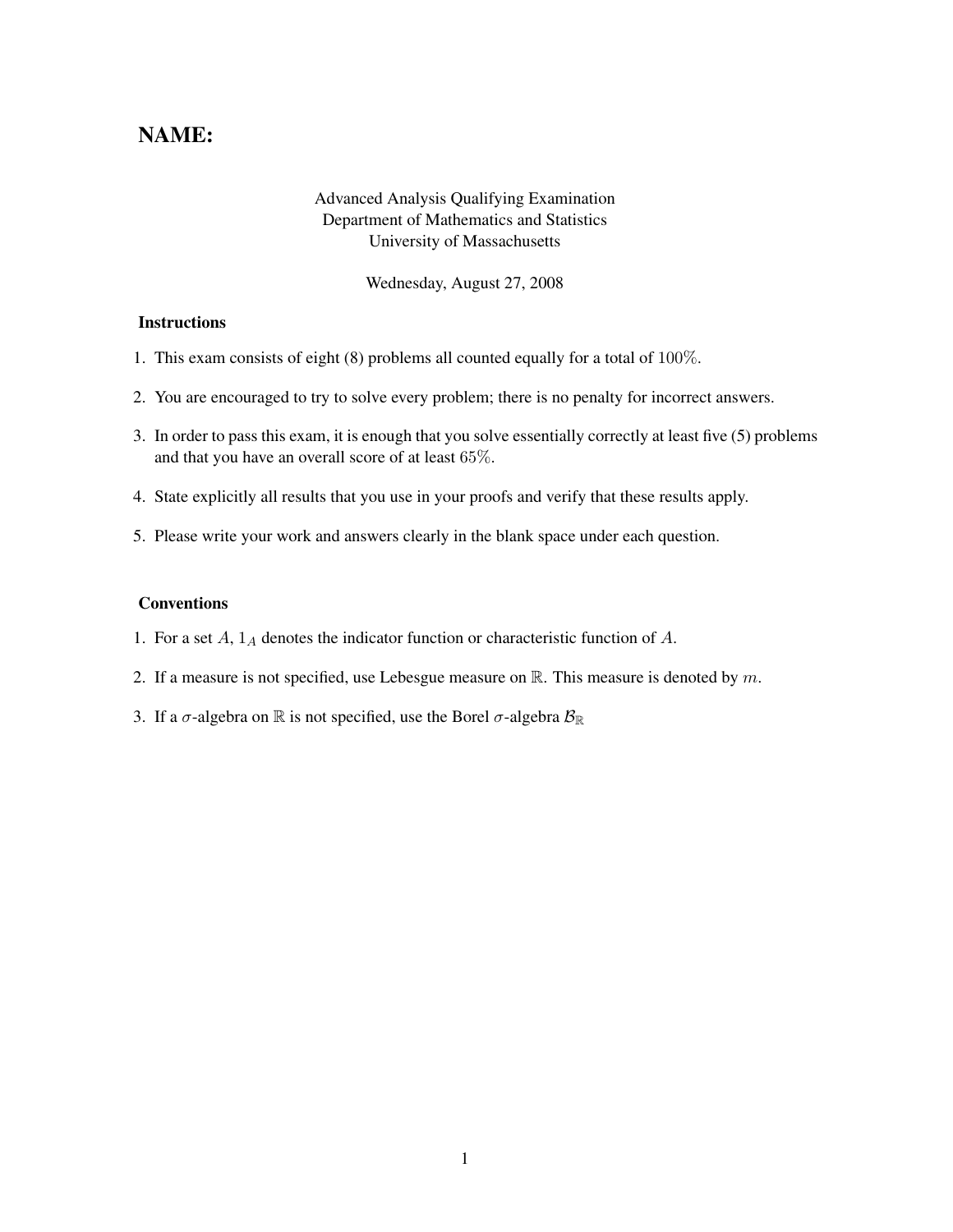1. Let  $X = \mathbb{N} \cup \{0\}$ , where  $\mathbb N$  is the set of positive integers; let M be the class of all subsets of X; and for  $E \in \mathcal{M}$  let  $\mu(E)$  equal the number of points in E. The four parts of this problem refer to this measure space  $(X, \mathcal{M}, \mu)$ .

(a) Let  $\{f_n, n \in \mathbb{N}\}\$  be a sequence of measurable functions mapping X into R and let f be a measurable function mapping X into R. Prove that  $\{f_n\}$  converges in measure to f if and only if  ${f_n}$  converges to f uniformly.

(b) Given  $f \in L^1(\mu)$  and  $\lambda > 0$ , define  $g(\lambda) = \sum_{j=0}^{\infty} \exp(-j\lambda) f(j)$ . Evaluate  $\lim_{\lambda \to \infty} g(\lambda)$  and justify your answer.

(c) Define  $h(j) = 2^{-j}$  for  $j \in X$ . Calculate  $\int_X h d\mu$ .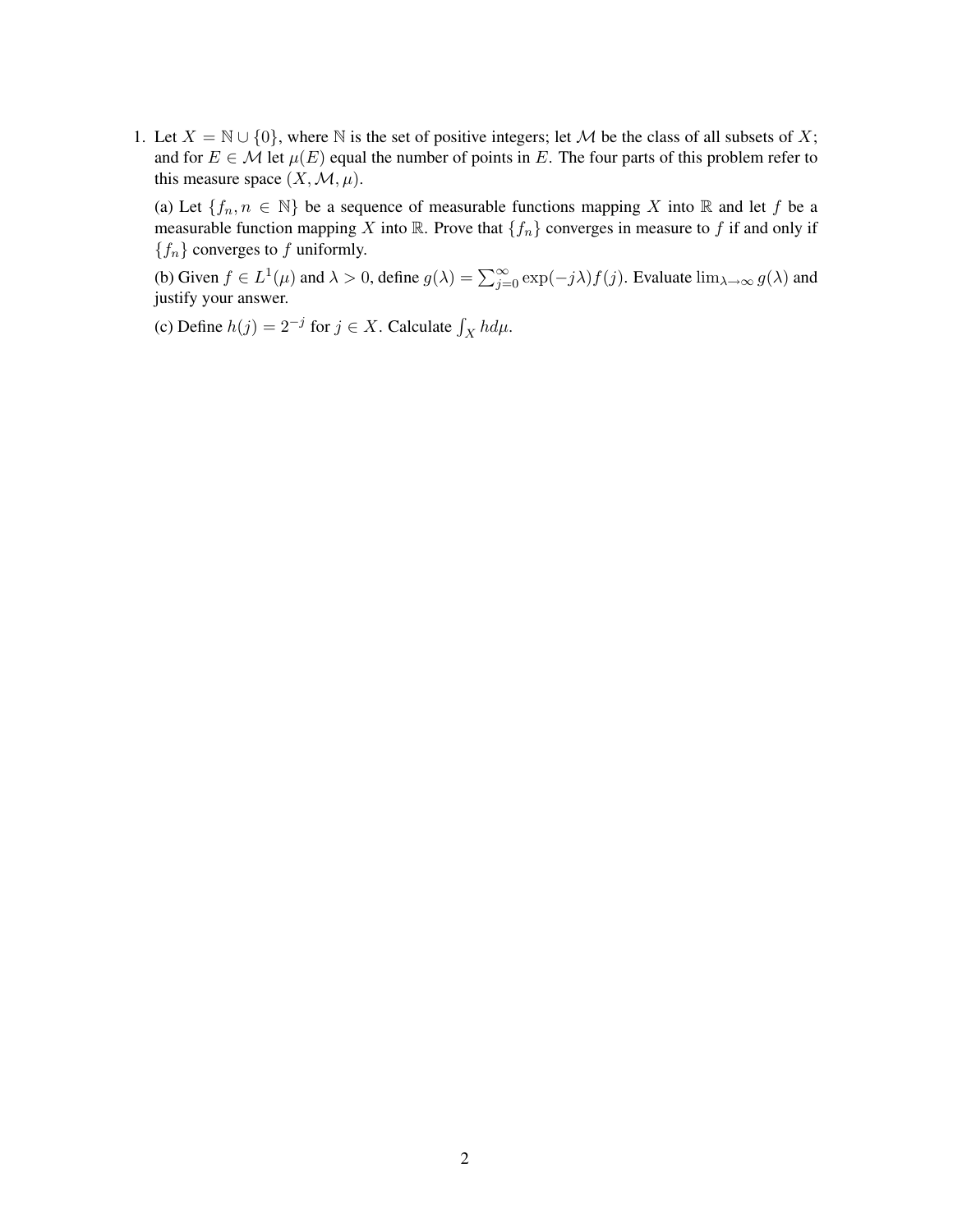2. Let  $m$  denote Lebesgue measure on  $[0, 1]$ . This problem has two parts.

(a) Define  $A_4$  to be the set of all  $x \in [0, 1]$  having a decimal expansion  $x = \sum_{j=1}^{\infty} a_j 10^{-j}$  such that  $a_j \neq 4$  for all  $j \in \mathbb{N}$ . Compute  $m(A_4)$ .

(b) Define B to be the set of all  $x \in [0, 1]$  having a decimal expansion  $x = \sum_{j=1}^{\infty} b_j 10^{-j}$  such that for all  $n \in \mathbb{N}$  satisfying  $0 \leq n \leq 9$  there exists at least one  $j \in \mathbb{N}$  for which  $b_j = n$ . Compute  $m(B).$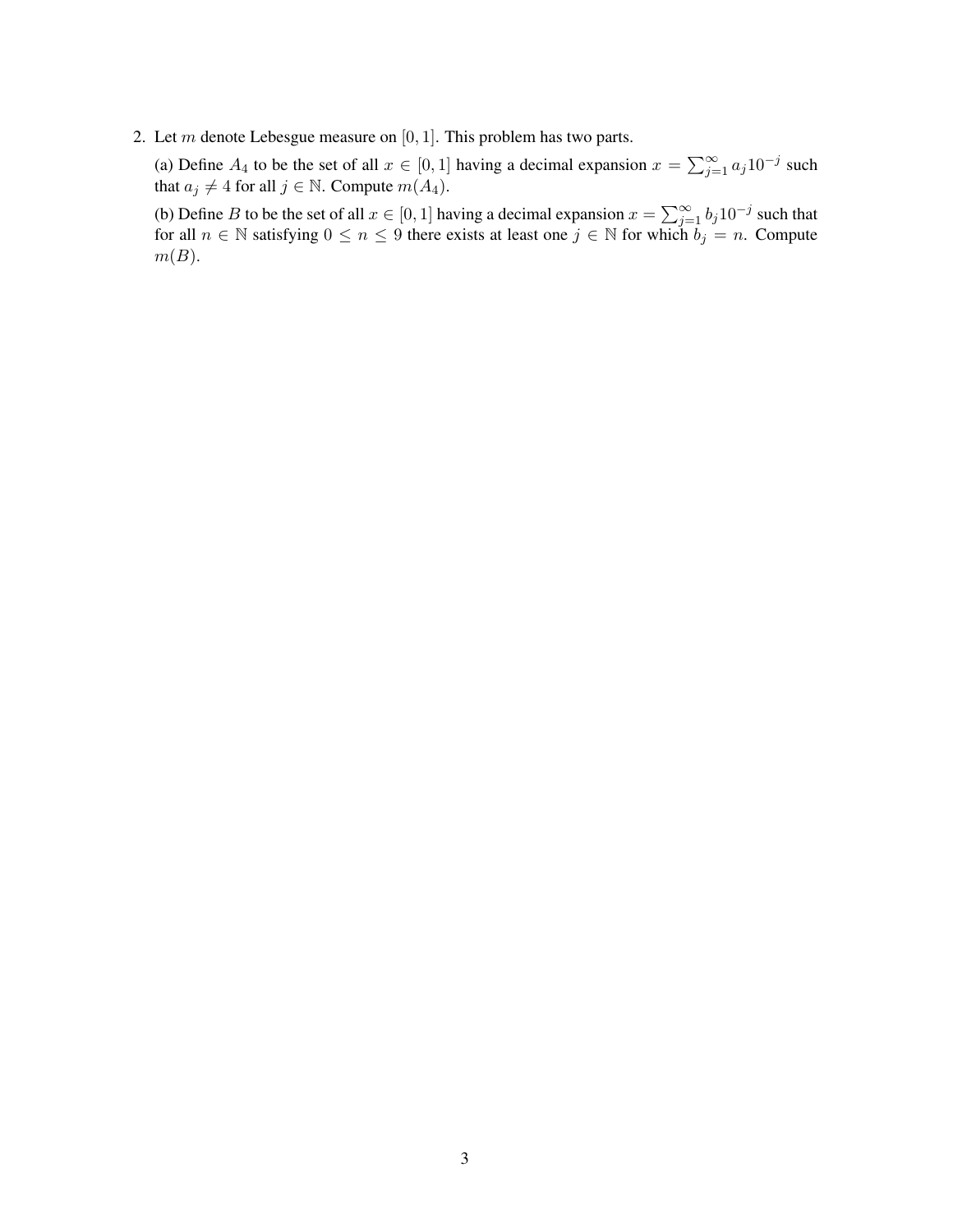- 3. Let  $(X, \mathcal{M}, \mu)$  be a measure space,  $A \in \mathcal{M}$  satisfying  $\mu(A) < \infty$ , and f a nonnegative measurable function on A. Prove that the following three statements are equivalent.
	- (a)  $f$  is integrable on  $A$ .
	- (b)  $\sum_{k=0}^{\infty} k\mu(A_k) < \infty$ , where  $A_k = \{x \in A : k \le f(x) < k+1\}.$
	- (c)  $\sum_{k=0}^{\infty} \mu(B_k) < \infty$ , where  $B_k = \{x \in A : f(x) \ge k\}.$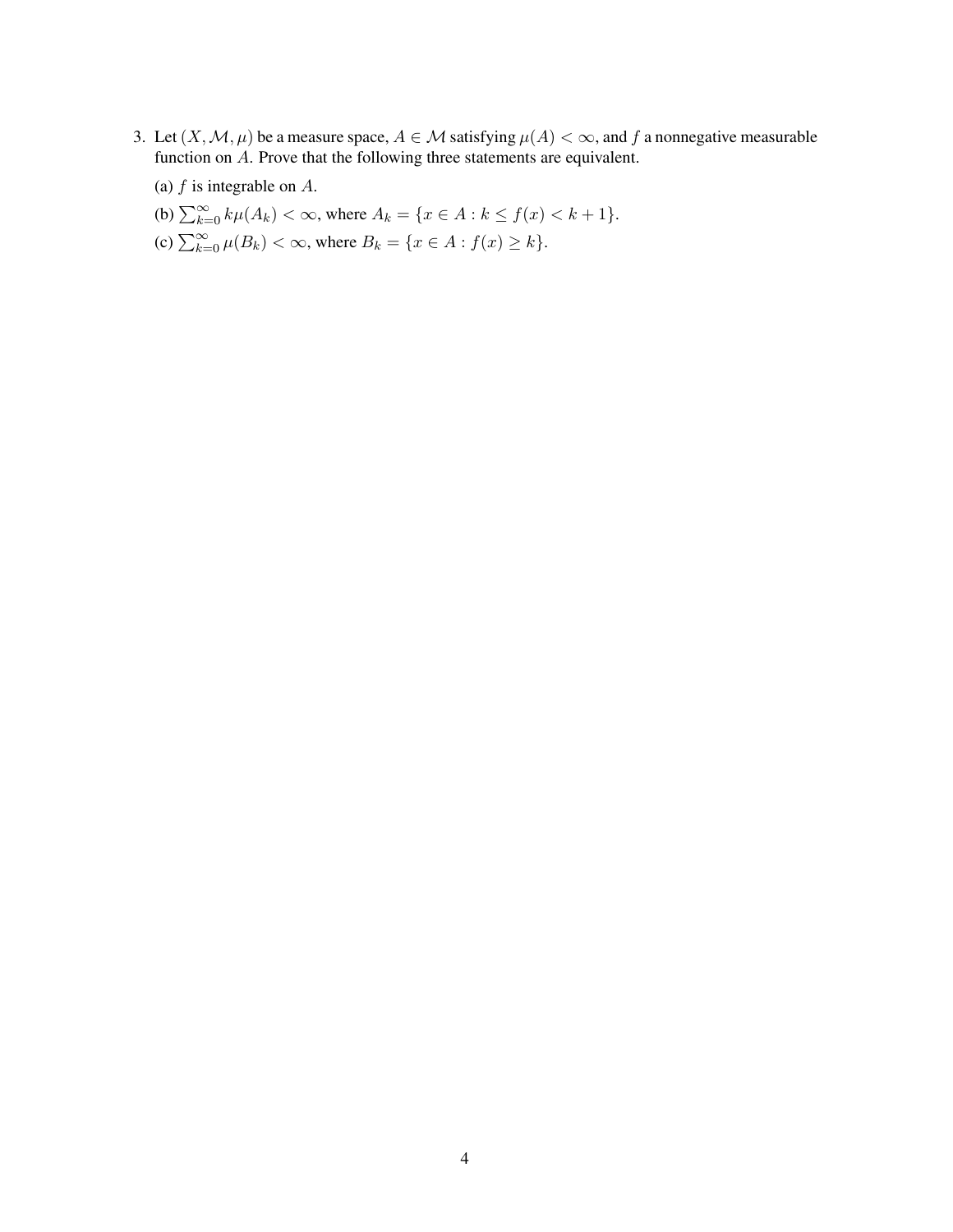4. Let m denote Lebesgue measure on [0, 1]. Let  $\{h_n, n \in \mathbb{N}\}\$  be a sequence of measurable functions on  $([0, 1], \mathcal{B}_{[0,1]}, m)$  and h a measurable function on  $([0, 1], \mathcal{B}_{[0,1]}, m)$ . We say that  $h_n$  converges to h in distribution, and write  $h_n \stackrel{d}{\rightarrow} h$ , if for every bounded continuous function  $\varphi$ 

$$
\int_{[0,1]} (\varphi \circ h_n) dm \to \int_{[0,1]} (\varphi \circ h) dm,
$$

where ○ denotes composition. This problem has two parts.

(a) Prove that if  $h_n \to h$  a.e., then  $h_n \stackrel{d}{\to} h$ .

(b) Assume that there exists  $K < \infty$  such that  $|h_n| \leq K$  for all  $n \in \mathbb{N}$  and  $|h| \leq K$ . Prove that if  $h_n \to h$  in measure, then  $h_n \stackrel{d}{\to} h$ . (**Hint.** A bounded continuous function  $\varphi$  is uniformly continuous on  $[-K, K]$ ).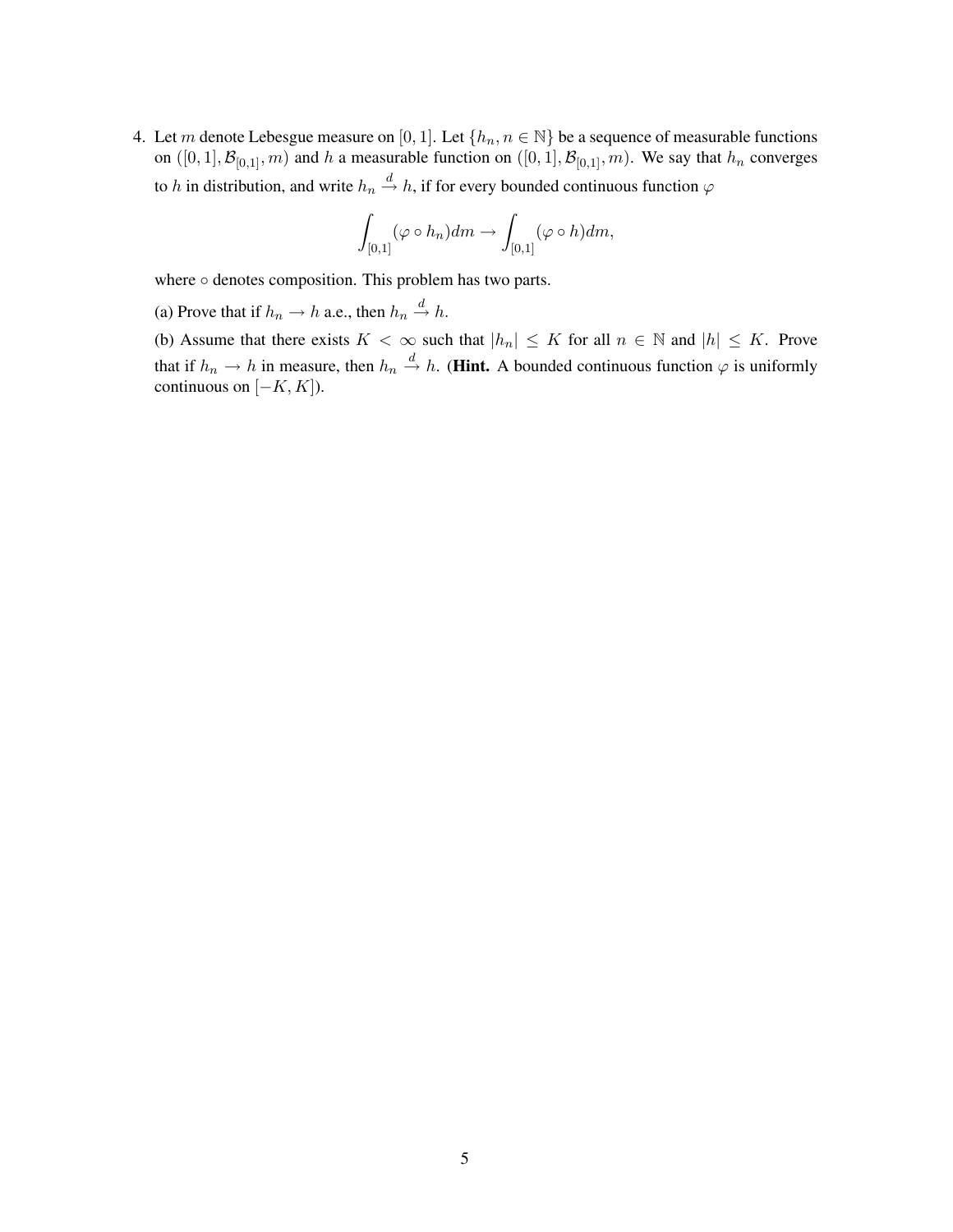5. Let  $[a, b]$  be a closed bounded interval in  $\mathbb R$ . This problem has two parts.

(a) Let  $f : [a, b] \to \mathbb{R}$  be a function of bounded variation, I an interval in  $\mathbb{R}$  containing the range of f, and  $g: I \to \mathbb{R}$  a Lipschitz-continuous function on I. Prove that the composition  $g \circ f$  is of bounded variation. Recall that g is Lipschitz-continuous on an interval I if there exists  $M < \infty$ such that for all x and y in I,  $|g(x) - g(y)| \le M|x - y|$ .

(b) Let  $f : [a, b] \to \mathbb{R}$  be a function of bounded variation for which there exists  $\alpha > 0$  such that  $f(x) \ge \alpha > 0$  for all  $x \in [a, b]$ . Prove that there exist two nondecreasing functions  $\varphi$  and  $\psi$  on  $[a, b]$  such that

$$
f(x) = \frac{\varphi(x)}{\psi(x)} \text{ for all } x \in [a, b].
$$

(Hint. Apply part (a).)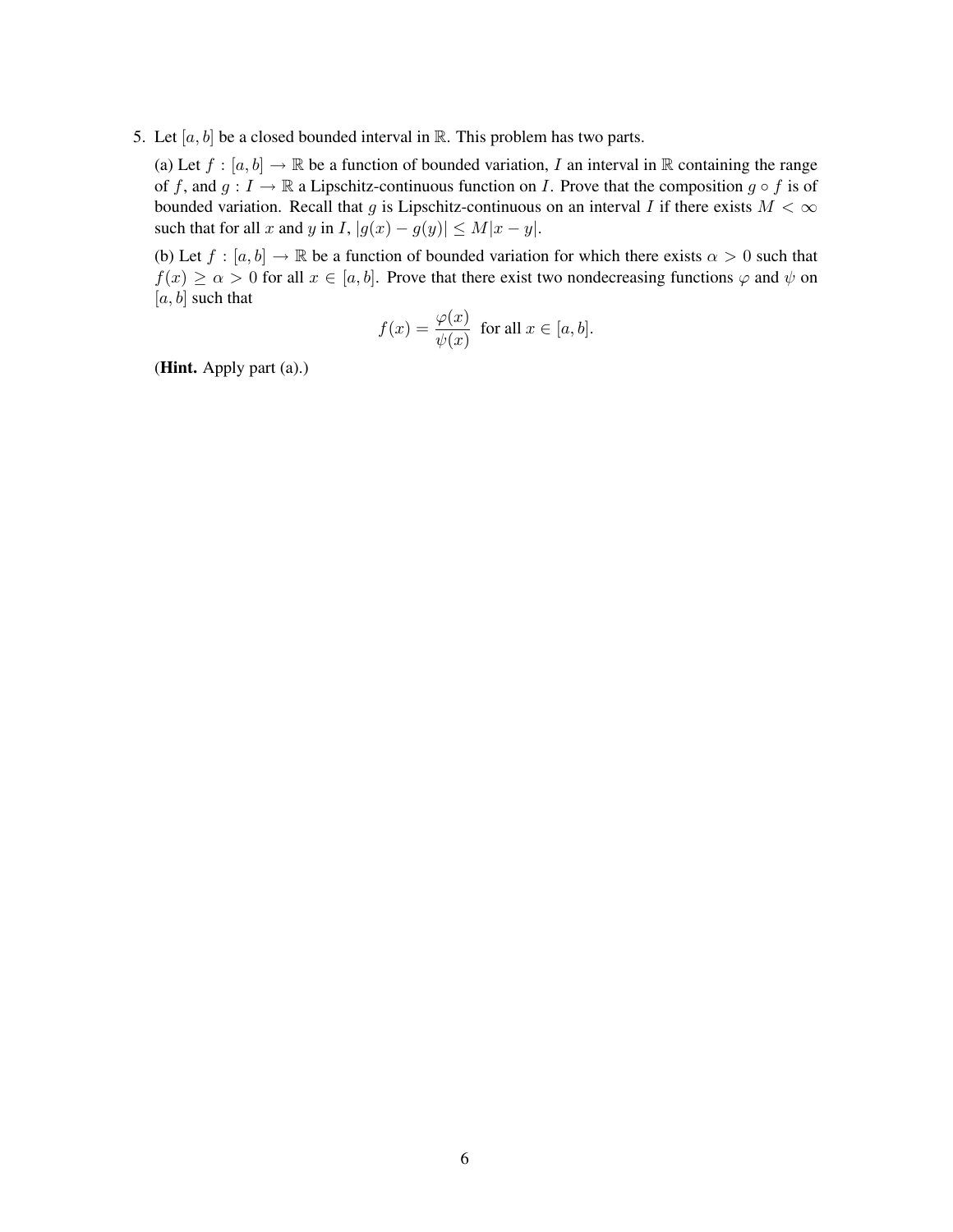6. For  $x \in \mathbb{R}$  and  $t > 0$  define

$$
f(x,t) = \frac{1}{\sqrt{2\pi t}} \exp(-x^2/2t).
$$

For all  $t > 0$ ,  $f(x, t)$  is normalized in the sense that  $\int_{-\infty}^{\infty} f(x, t) dx = 1$ . You do not need to prove this. For  $x \in \mathbb{R}$  and  $t > 0$  define

$$
g(x,t) = \frac{\partial f}{\partial t}(x,t).
$$

This problem has two parts.

(a) Prove that for all  $x \in \mathbb{R}$  and  $t > 0$ 

$$
\frac{\partial f}{\partial t}(x,t) = \frac{1}{2} \frac{\partial^2 f}{\partial x^2}(x,t).
$$

(b) Prove that for any  $\alpha \in \mathbb{R}$ 

$$
\int_{-\infty}^{\infty} \left( \int_{\alpha}^{\infty} g(x, t) dt \right) dx \neq \int_{\alpha}^{\infty} \left( \int_{-\infty}^{\infty} g(x, t) dx \right) dt.
$$

(Hint. Use part (a) to calculate one of these iterated integrals.)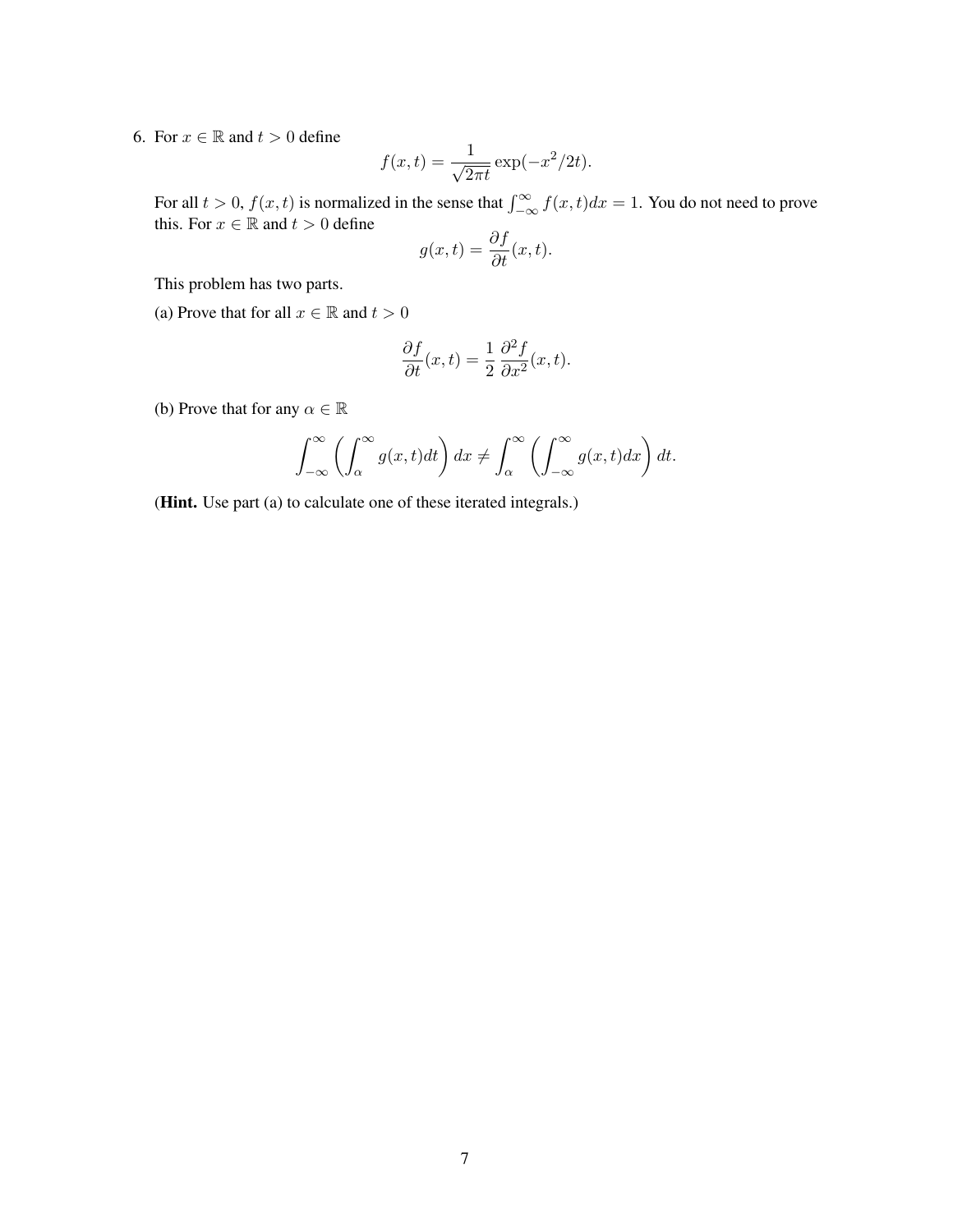7. Let m denote Lebesgue measure on R, and let  $\beta$  be a number in  $(1,\infty)$ . Define the measure  $\rho$  on Borel subsets A of  $[0, \infty)$  by

$$
\rho(A) = \int_A (1 + x^{\beta})^{-1} dm(x).
$$

This problem has three parts.

(a) Prove that  $\rho$  is absolutely continuous with respect to m and determine  $d\rho/dm$ , the Radon-Nikodym derivative of  $\rho$  with respect to m.

- (b) For which values of  $u \in \mathbb{R}$  is  $f(x) = x^u$  in  $L^1(\rho)$ ? Justify your answer.
- (c) For which values of  $u \in \mathbb{R}$  is  $f(x) = x^u$  in  $L^2(\rho)$ ? Justify your answer.